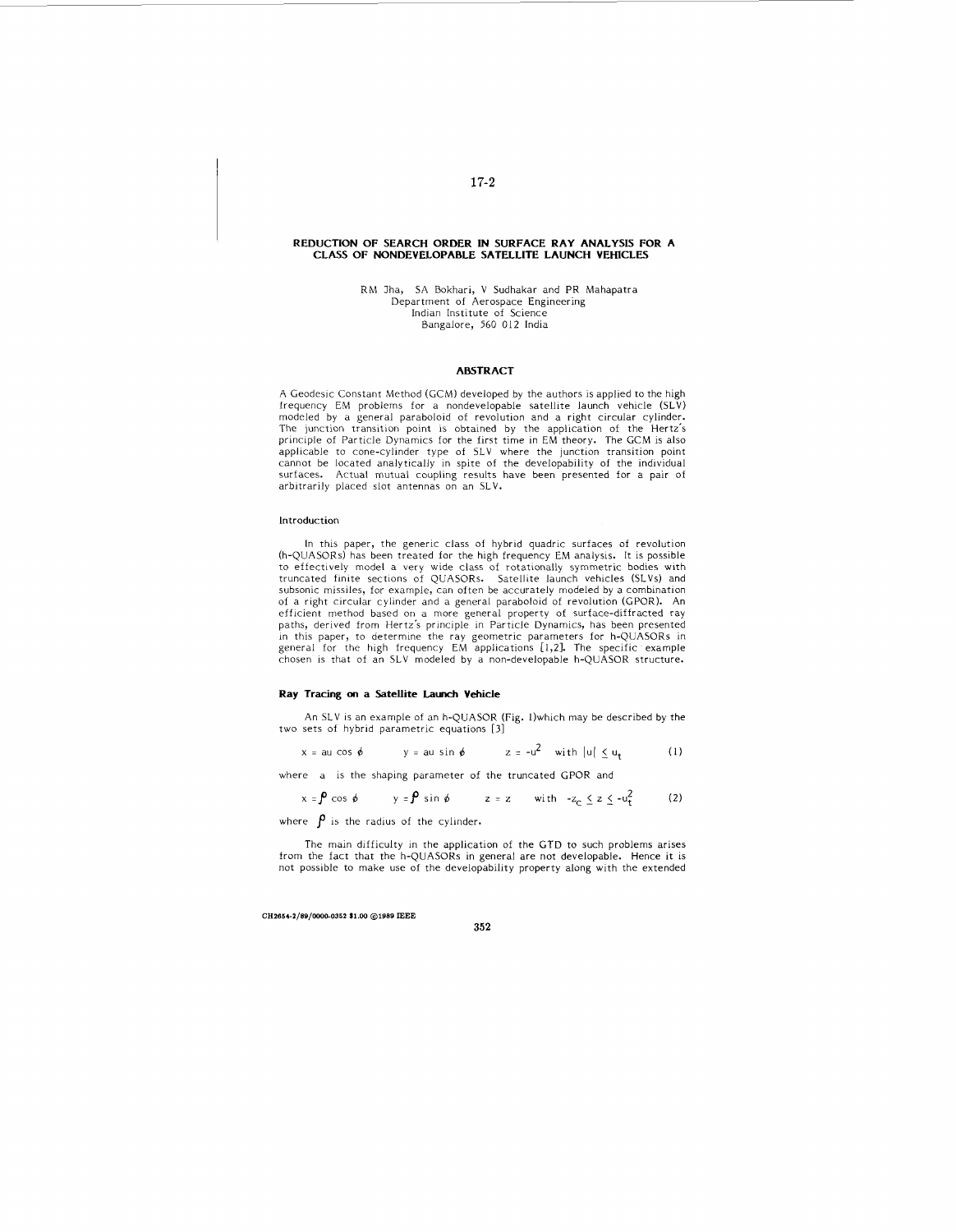Fermat's principle to determine the transition point. Even in those cases where the individual surfaces of an h-QUASOR are developable, such as a cone-cylinder model of an SLV, the equation for the transition point is nonlinear whose solution cannot be obtained in the closed form.

For non-developable h-QUASORs, we invoke a more general property that when an extrema1 path crosses the junction between two adjacent surfaces, the angle with respect to a smooth junction line is preserved. This property of the geodesic follows from the Hertz's principle in Particle Dynamics [4]. Hence in Fig. 1, the angles and that the geodesic makes with the junction line satisfactory starting point for  $\cancel{\phi}_t$  is provided here by applying the arc PP<sub>1</sub> onto the tangent plane of the cylinder at P<sub>1</sub> [3]

$$
\phi = \phi_{S} + \frac{(\phi_{f} - \phi_{S})(z_{t} - z_{S})}{PP_{1} + z_{t} - z_{S}}
$$
\n(3)

where 
$$
PP_1 = \frac{[u_f(a^2 + u_f)^{1/2} - u_f(a^2 + u_f^2)]^{1/2}}{2} + \frac{a^2}{4} + \frac{2u_f + (a^2 + u_f^2)^{1/2}}{2u_f + (a^2 + u_f^2)^{1/2}}
$$
 (4)

Equation (3) leads to a quick convergence of the solution. For those cases<br>where S is away from the junction edge while P is close to it, the starting<br>point (3), for all practical purposes, may be used to replace  $\mathcal{J}_t$ obviating the need for numerical search for  $\overline{\mathscr{G}}_{t}.$ 

### **Numerical Results and Discussion**

The height-to-radius ratio H<sub>t</sub>/R has been used to characterize SLVs in the following discussion. A realistic SLV diameter of 10.0  $\lambda$  is chosen, for which the ray-theoretic assumptions are valid. The representative  $H_t/R$  ratio is kept as 5.0.

Since the SLV is described in two rotational (parabolic and circularcylinder) coordinate systems there are three geodesic directions viz. U, (on GPOR) and z (for circular cylinder) along with the common geodesic parameter #. Mutual coupling results have been presented to show the variation along all these three principal geodesic directions of the h-QUASORs. These results<br>represent the first ever attempt at ray tracing on a convex nondevelopable<br>satellite launch vehicle, and demonstrate the power of the GCM as a gener technique for surface ray tracing.

#### **REFERENCES**

- [I] P.H. Pathak and N. Wang, "Ray analysis of mutual coupling between antennas on a convex surface", IEEE Trans. Antennas & Propagat. (USA), vol. AP-29, no. *6,* pp. 911-922, Nov. 1981.
- **[Z]** S.W. Lee, "A review of GTD calculation of mutual admittance of Slot conformal arrays", Electromagnetics (USA), vol. 2, pp. 85-127, Dec. 1982.

**353**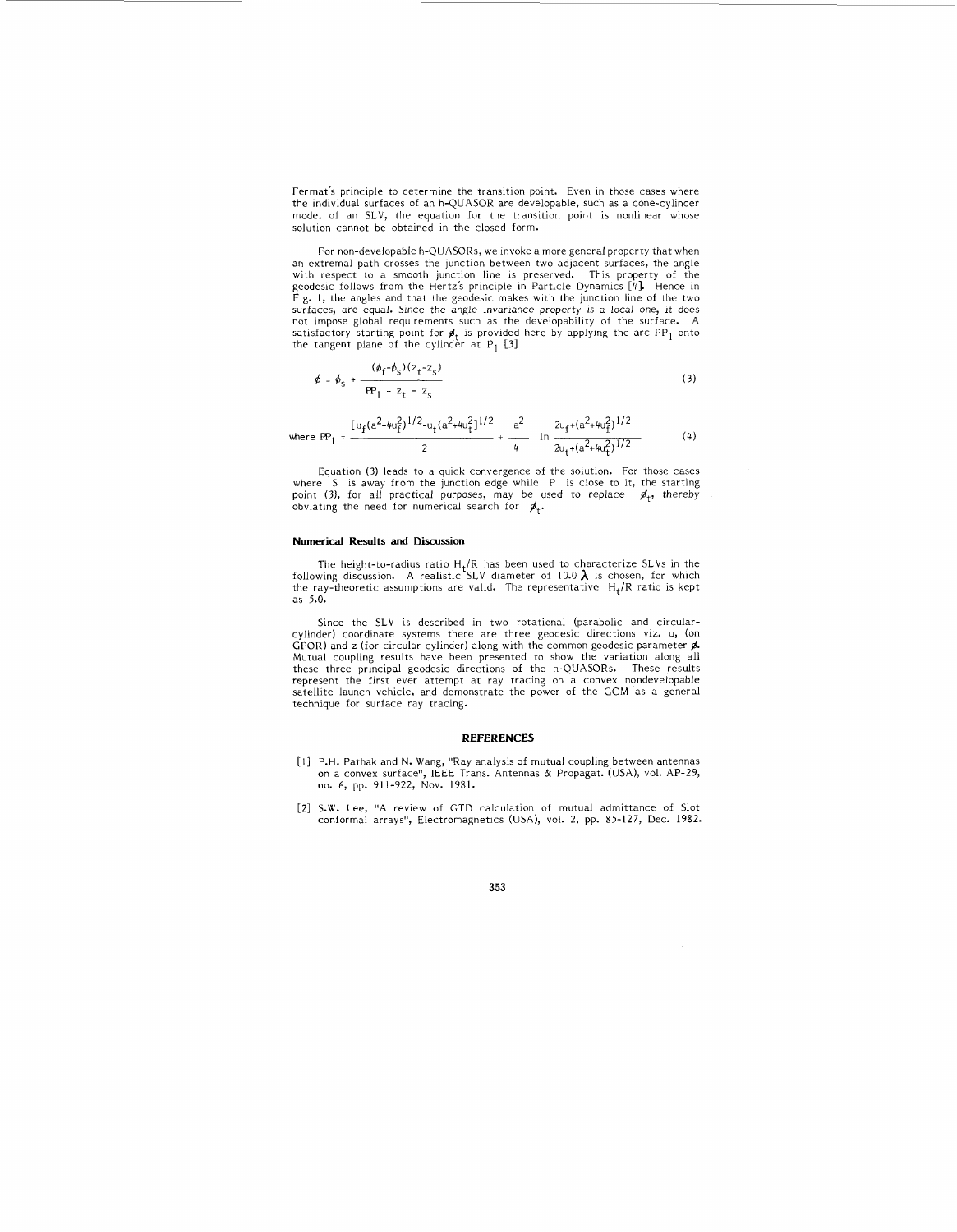

**354** 

[31 R.M. Jha, S.A. Bokhari, V. Sudhakar and P.R. Mahapatra, "Ray analysis on a class of nondevelopable satellite launch vehicles", Electronics Letters (CB), vol. 24, pp. 22-23, Jan. 1988.